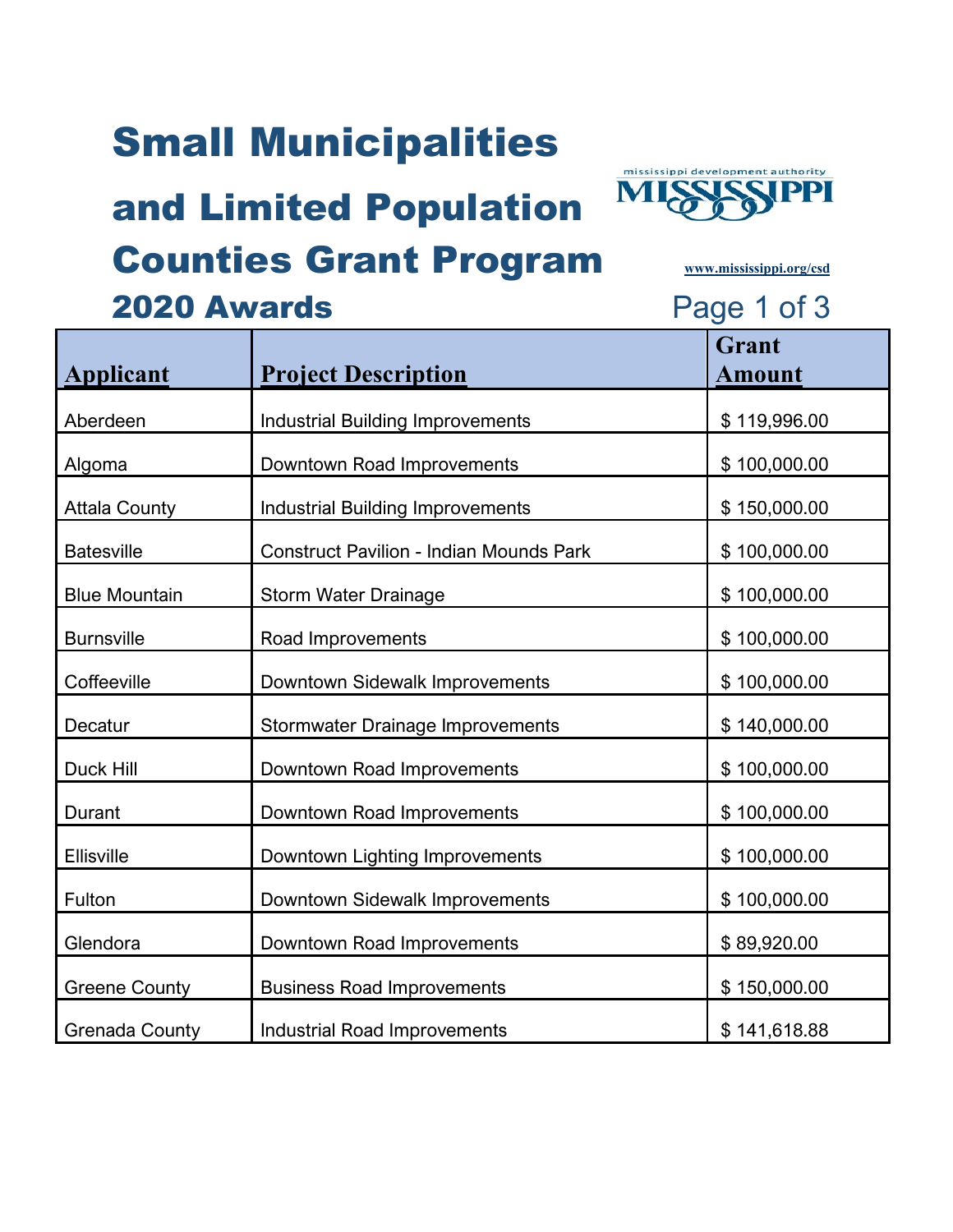# Small Municipalities

# and Limited Population



#### Counties Grant Program **[www.mississippi.org/csd](http://www.mississippi.org/csd)**

| <b>Holmes County</b>   | Renovate Masonic Lodge for Multi-Purpose Facility           | \$90,000.00  |
|------------------------|-------------------------------------------------------------|--------------|
| Houston                | <b>Industrial Building Improvements</b>                     | \$144,000.00 |
| Jefferson County       | Road and Bridge Improvements                                | \$100,000.00 |
| Kossuth                | <b>Residential Water Lines</b>                              | \$140,000.00 |
| Lambert                | <b>Construction Payment Center &amp; Business Incubator</b> | \$100,000.00 |
| Lexington              | Downtown Road Improvements                                  | \$100,000.00 |
| Lucedale               | <b>Wastewater Treatment Plant Improvements</b>              | \$140,000.00 |
| Meadville              | Downtown Road Improvements                                  | \$149,980.00 |
| Neshoba County         | Road Improvements                                           | \$100,000.00 |
| Newton                 | <b>Commercial Road Improvements</b>                         | \$100,000.00 |
| North Carrollton       | Downtown Sidewalk Improvements                              | \$100,000.00 |
| Noxapater              | Downtown Road Improvements                                  | \$100,000.00 |
| Perry County           | Water Main Extension to Industrial Park                     | \$150,000.00 |
| <b>Pontotoc County</b> | <b>Extension Office Parking Improvements</b>                | \$93,872.40  |
| <b>Puckett</b>         | <b>City Park Improvements</b>                               | \$100,000.00 |
| <b>Sallis</b>          | Downtown Sidewalk Improvements                              | \$100,000.00 |
| Saltillo               | Downtown Sidewalk Improvements                              | \$100,000.00 |

2020 Awards Page 2 of 3